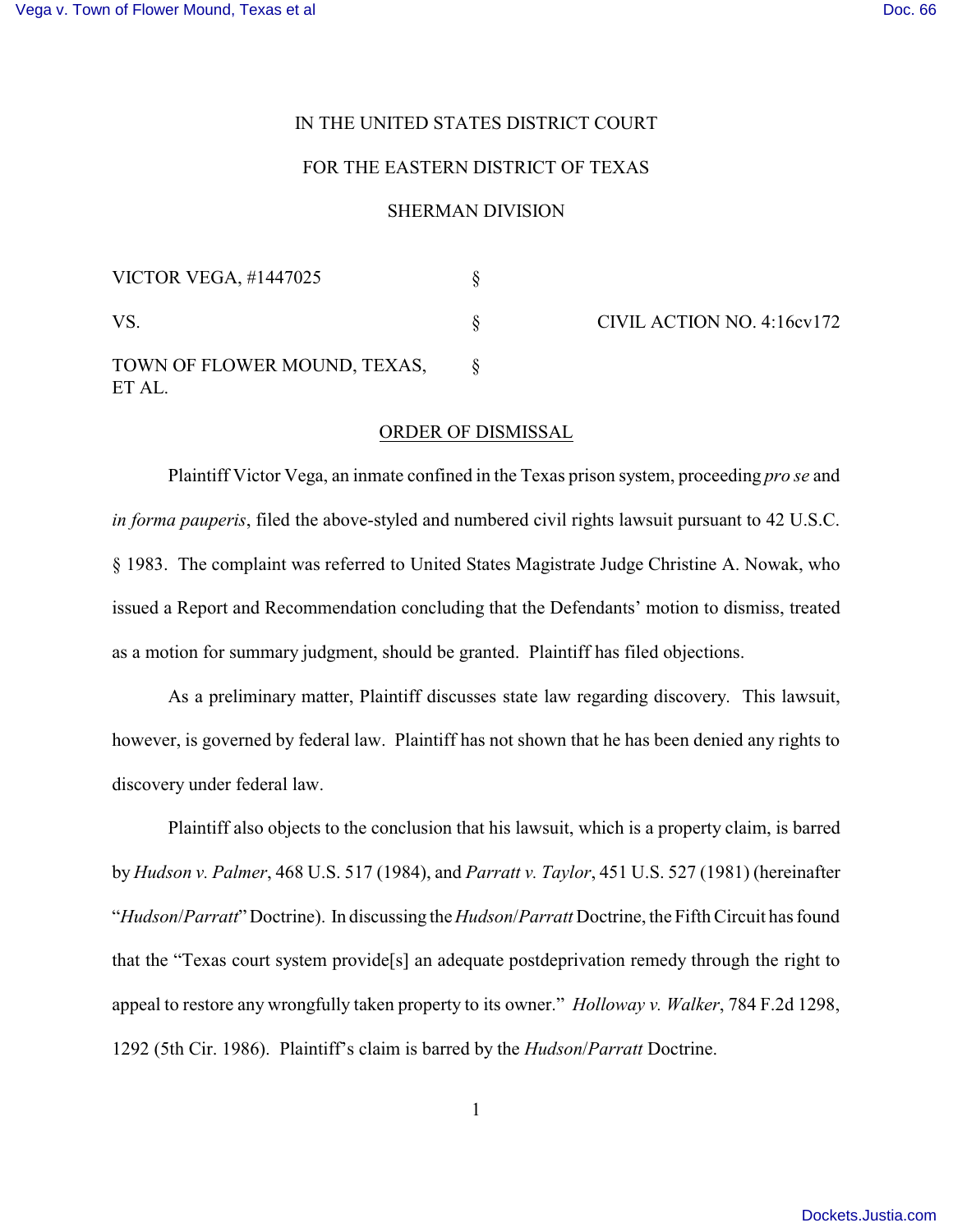Plaintiff argues in his objections that an exception to the *Hudson*/*Parratt* Doctrine should apply. Magistrate Judge Nowak, however, discussed in the alternative the merits of his property claim and concluded that he had been provided due process. Plaintiff was provided due process before his property was destroyed.

Magistrate Judge Nowak also correctly found that the Defendants persuasively argued that the lawsuit is barred by the two-year statute of limitations. TEX. CIV. PRAC. & REM. CODE § 16.003. Plaintiff's propertywas seized in conjunction with criminal proceedings. He was convicted in 2007. A state judge issued an order authorizing Defendant Burgess and an Assistant District Attorney to dispose of the property on April 19, 2011. On January 8, 2013, the Denton County District Clerk mailed a notice of the Clerk's intention to dispose of the property to Plaintiff's attorney. The letter included provisions for counsel to claim the property by February 15, 2013. The property was subsequently destroyed on November 19, 2013. The present lawsuit was not filed until more than two years later on March 4, 2016. Plaintiff argues in his objections that he did not receive notice, but notice was sent to his attorney of record. The present lawsuit is time-barred.

Finally, Magistrate Judge Nowak correctly found that Defendants Kotila and Burgess are entitled to qualified immunity to the extent that they have been sued in their individual capacities. The defense of qualified immunity protects government officials performing discretionary functions from "liability for civil damages insofar as their conduct does not violate clearly established rights which a reasonable person would have known." *Harlow v. Fitzgerald*, 457 U.S. 800, 818 (1982); *Lytle v. Bexar County, Tex.*, 560 F.3d 404, 409 (5th Cir. 2009). "Qualified immunity gives government officials breathing room to make reasonable but mistaken judgments about open legal questions." *Ashcroft v. al-Kidd*, 563 U.S. 731, 743 (2011). "When properly applied, it protects all but the plainly